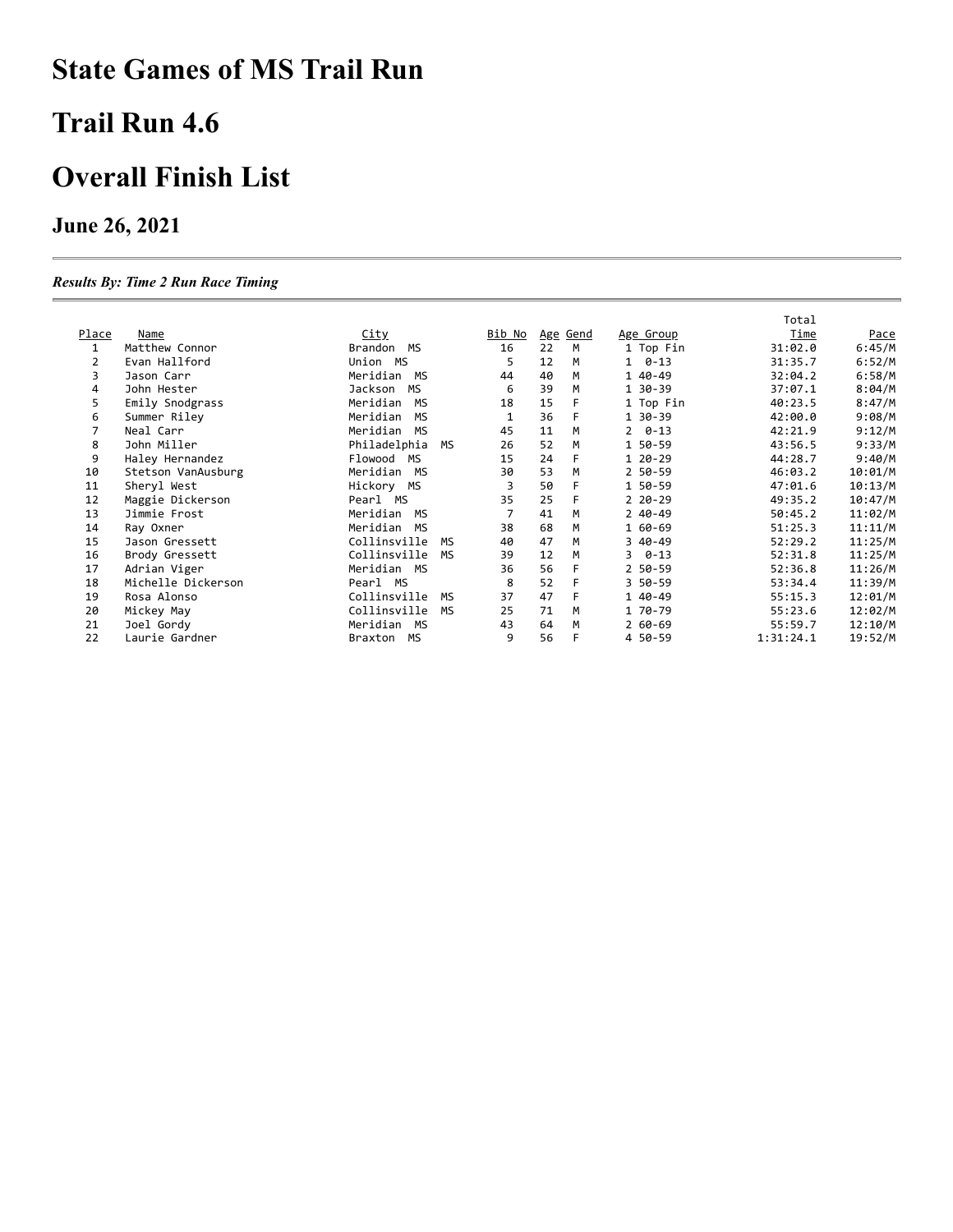# **State Games of MS Trail Run**

# **Trail Run 4.6**

# **Age Group Results**

#### **June 26, 2021**

*Results By: Time 2 Run Race Timing*

#### **Male Overall Winners**

| Place<br>1                                           | Name<br>Matthew Connor                                      | <u>City</u><br>Brandon MS                                       | Bib No<br>16                                | <u>Age</u><br>22      | Overall<br>$\mathbf{1}$                           | Total<br>Time<br>31:02.0                              | <u>Pace</u><br>6:45/M                       |
|------------------------------------------------------|-------------------------------------------------------------|-----------------------------------------------------------------|---------------------------------------------|-----------------------|---------------------------------------------------|-------------------------------------------------------|---------------------------------------------|
|                                                      | <b>Female Overall Winners</b>                               |                                                                 |                                             |                       |                                                   |                                                       |                                             |
| <u>Place</u><br>$\mathbf{1}$                         | <u>Name</u><br>Emily Snodgrass                              | <u>City</u><br>Meridian MS                                      | <u>Bib No</u><br>18                         | <u>Age</u><br>15      | Overall<br>5                                      | Total<br>Time<br>40:23.5                              | <u>Pace</u><br>8:47/M                       |
|                                                      | Male 13 and Under                                           |                                                                 |                                             |                       |                                                   |                                                       |                                             |
| Place<br>1<br>$\overline{2}$<br>3                    | <u>Name</u><br>Evan Hallford<br>Neal Carr<br>Brody Gressett | City<br>Union MS<br>Meridian MS<br>Collinsville MS              | <u>Bib No</u><br>5<br>45<br>39              | Age<br>12<br>11<br>12 | Overall<br>$\overline{2}$<br>$\overline{7}$<br>16 | Total<br><u>Time</u><br>31:35.7<br>42:21.9<br>52:31.8 | Pace<br>6:52/M<br>9:12/M<br>11:25/M         |
| Female 20 to 29                                      |                                                             |                                                                 |                                             |                       |                                                   |                                                       |                                             |
| Place<br>$\mathbf{1}$<br>$\overline{2}$              | Name<br>Haley Hernandez<br>Maggie Dickerson                 | <u>City</u><br>Flowood MS<br>Pearl MS                           | Bib No<br>15<br>35                          | Age<br>24<br>25       | Overall<br>9<br>12                                | Total<br>Time<br>44:28.7<br>49:35.2                   | Pace<br>9:40/M<br>10:47/M                   |
| <b>Male 30 to 39</b>                                 |                                                             |                                                                 |                                             |                       |                                                   |                                                       |                                             |
| <u>Place</u><br>1                                    | Name<br>John Hester                                         | <u>City</u><br>Jackson MS                                       | <u>Bib No</u><br>6                          | Age<br>39             | Overall<br>4                                      | Total<br><u>Time</u><br>37:07.1                       | <u>Pace</u><br>8:04/M                       |
| Female 30 to 39                                      |                                                             |                                                                 |                                             |                       |                                                   |                                                       |                                             |
| <u>Place</u><br>$\mathbf{1}$                         | <u>Name</u><br>Summer Riley                                 | <b>City</b><br>Meridian MS                                      | <u>Bib No</u><br>$\mathbf{1}$               | Age<br>36             | <u>Overall</u><br>6                               | Total<br>Time<br>42:00.0                              | <u>Pace</u><br>9:08/M                       |
| <b>Male 40 to 49</b>                                 |                                                             |                                                                 |                                             |                       |                                                   |                                                       |                                             |
| Place<br>1<br>$\overline{2}$<br>3<br>Female 40 to 49 | Name<br>Jason Carr<br>Jimmie Frost<br>Jason Gressett        | <u>City</u><br>Meridian<br>МS<br>Meridian MS<br>Collinsville MS | <u>Bib No</u><br>44<br>$\overline{7}$<br>40 | Age<br>40<br>41<br>47 | Overall<br>3<br>13<br>15                          | Total<br><u>Time</u><br>32:04.2<br>50:45.2<br>52:29.2 | <u>Pace</u><br>6:58/M<br>11:02/M<br>11:25/M |
|                                                      |                                                             |                                                                 |                                             |                       |                                                   | Total                                                 |                                             |
| Place<br>1                                           | Name<br>Rosa Alonso                                         | City<br><b>MS</b><br>Collinsville                               | Bib No<br>37                                | <u>Age</u><br>47      | Overall<br>19                                     | Time<br>55:15.3                                       | Pace<br>12:01/M                             |